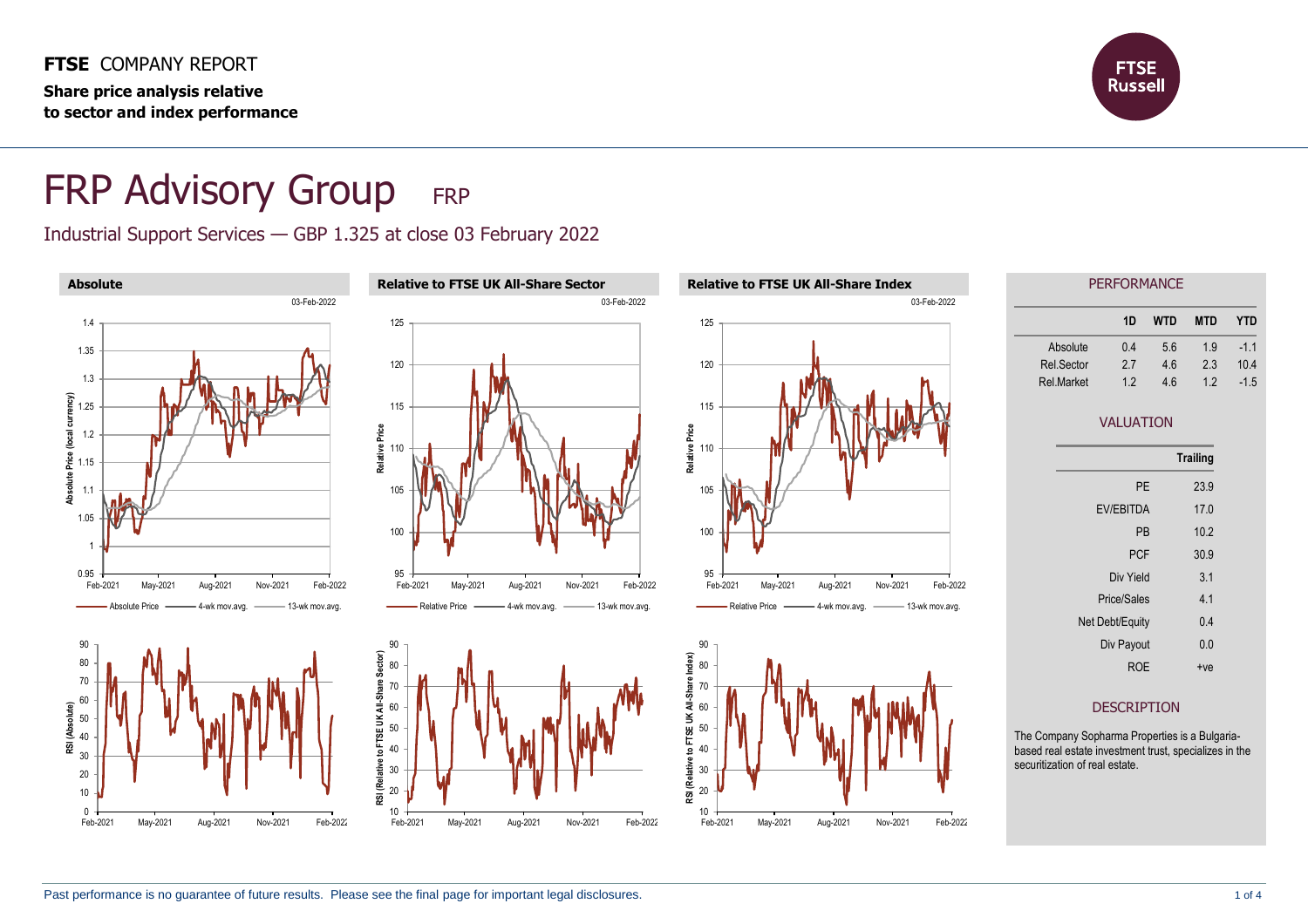-1SD

+1SD

Avg

## **Valuation Metrics**



Note: bar chart reflects the top and bottom five current values for the valuation ratio in question for FTSE All Shares stocks in the same sector as the stock concerned. All valuation metrics are trailing.

-1SD

+1SD

Avg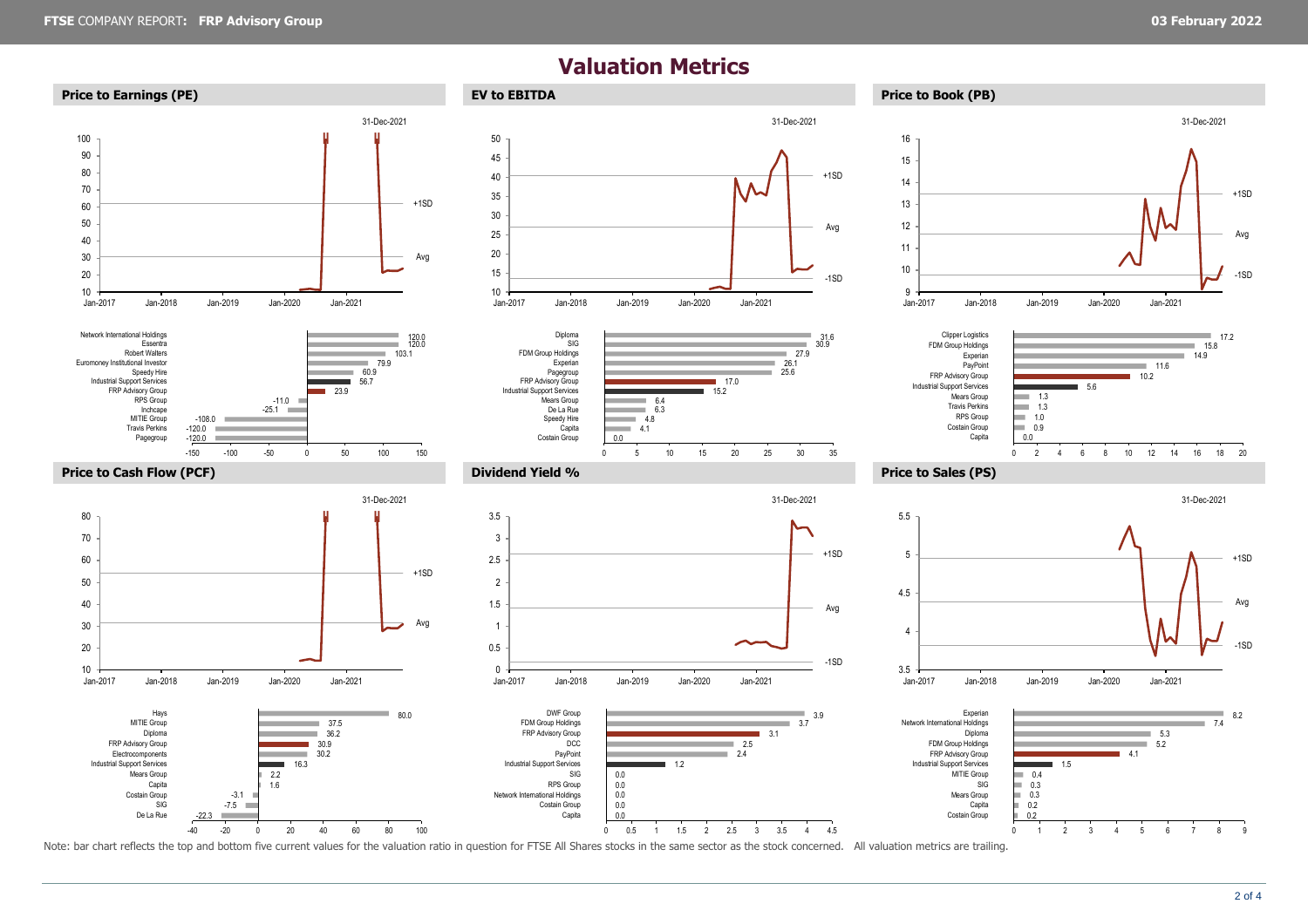## **Valuation Metrics**



Note: bar chart reflects the top and bottom five current values for the valuation ratio in question for FTSE All Shares stocks in the same sector as the stock concerned. All valuation metrics are trailing.